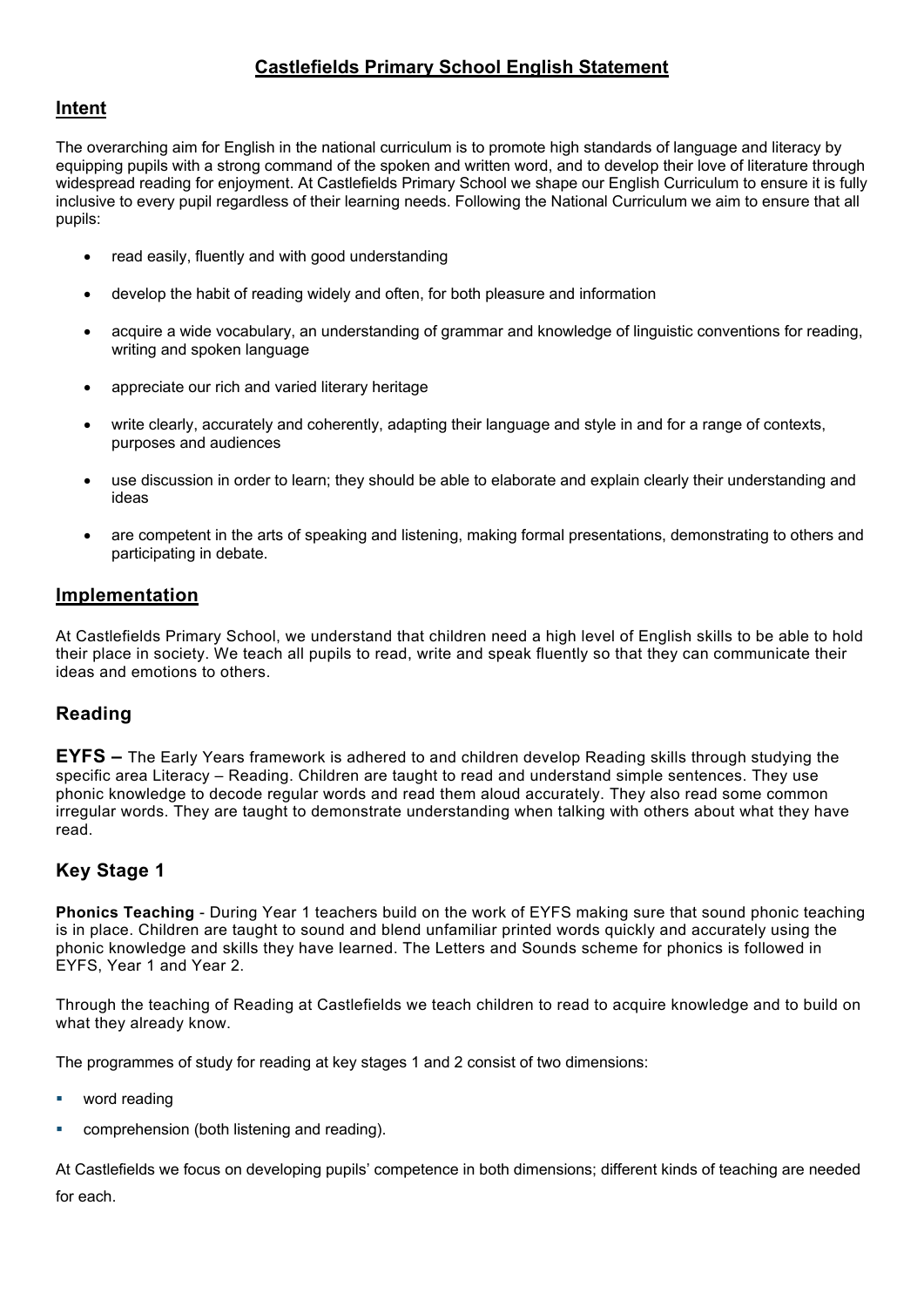In the teaching of Reading we follow the National Curriculum Programmes of Study for English that are set out year by year for Key Stage 1 and two-yearly for Key Stage 2.

## **Writing**

**EYFS -** In the Early Years the Early Years framework is adhered to and children develop Writing skills through studying the Specific Area Literacy – Writing. Children use their phonic knowledge to write words in ways which match their spoken sounds. They also write some irregular common words. They write simple sentences which can be read by themselves and others. The learn to spell some words correctly and are encouraged to write other words that are phonetically plausible.

#### Key Stage 1 Phonics

In Year 1 pupils writing develops at a slower pace than their reading due to the need to encode the sounds they hear in words and the need to develop the physical skill of handwriting. They also need to learn how to organise their ideas in their writing.

At Castlefields we follow the programmes of study (from the National Curriculum 2014) for writing at key stages 1 and 2 which are constructed similarly to those for reading:

- **transcription (spelling and handwriting)**
- composition (articulating ideas and structuring them in speech and writing).

Teaching develops pupils' competence in these two dimensions and in addition, pupils are taught how to plan, revise and evaluate their writing. These aspects of writing have been incorporated into the programmes of study for composition.

In the teaching of Writing we follow the National Curriculum Programmes of Study for English that are set out year by year for Key Stage 1 and two-yearly for Key Stage 2.

Writing down ideas fluently depends on effective transcription: children follow spelling programmes in each year group to help them to build on spelling words quickly and accurately through knowing the relationship between sounds and letters (phonics) and understanding the morphology (word structure) and orthography (spelling structure) of words.

Composition involves forming, articulating and communicating ideas, and then organising them coherently for a reader. This is taught in conjunction with other subject knowledge e.g. Geography, History or Science. Children are taught to have an awareness of the audience, purpose and context, and an increasingly wide knowledge of vocabulary and grammar. They are also taught to edit their own work for clarity. Kinetic Letters is our school handwriting scheme that is taught from Nursery to Year 6 and helps children to develop a style of writing which is fluent, legible and, eventually speedy.

### **Spelling, Punctuation and Grammar**

Spelling, Punctuation and Grammar is taught in context wherever possible so that it is meaningful for the children. There are occasions when discrete grammar and spelling are taught.

Opportunities for teachers to enhance pupils' vocabulary arise naturally from their reading and writing. As vocabulary increases, teachers should show pupils how to understand the relationships between words, how to understand nuances in meaning, and how to develop their understanding of, and ability to use, figurative language. They should also teach pupils how to work out and clarify the meanings of unknown words and words with more than one meaning.